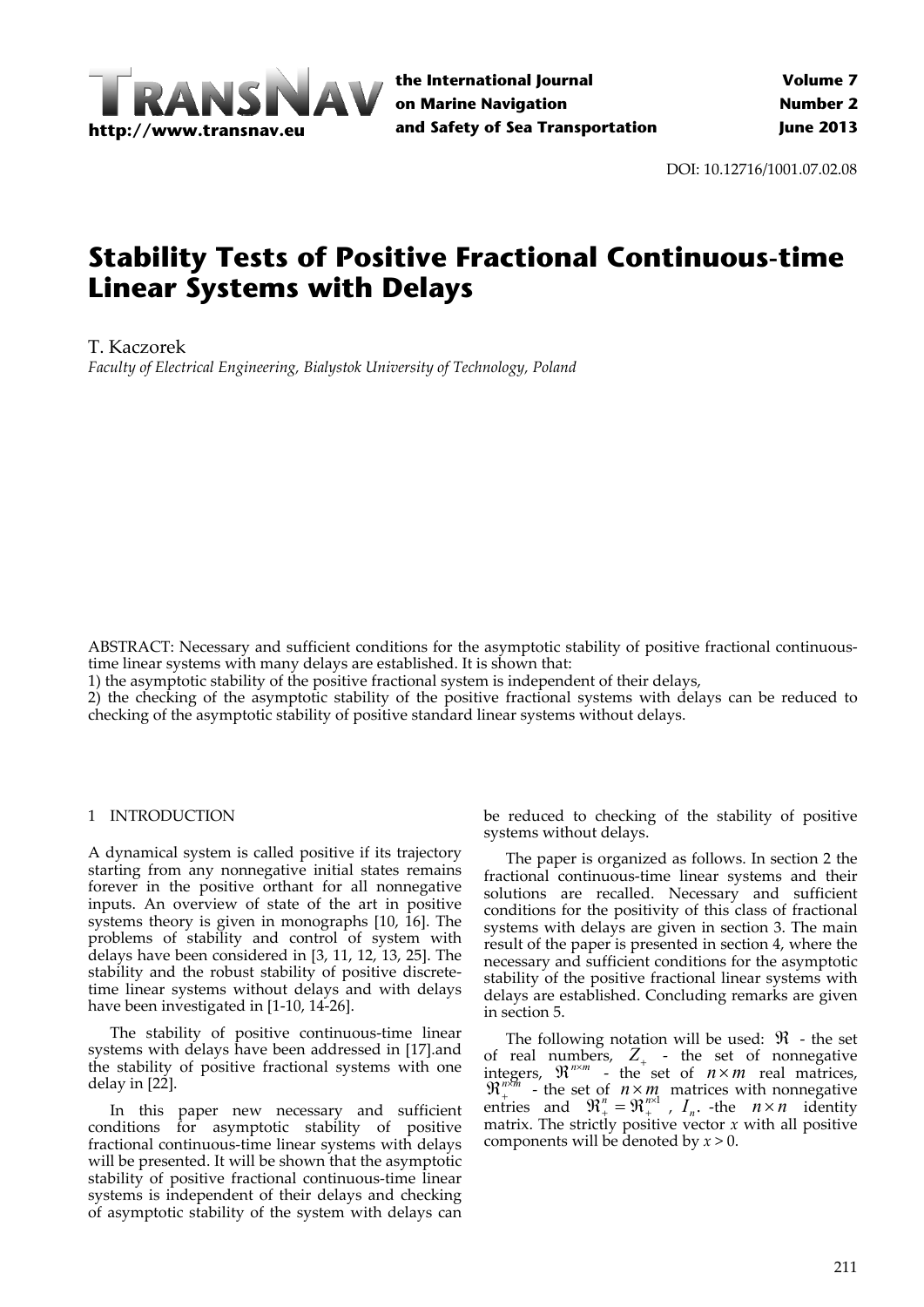## 2 FRACTIONAL CONTINUOUS‐TIME LINEAR SYSTEMS AND THEIR SOLUTIONS

In this paper the Caputo definition will be used

$$
\frac{d^{a}}{dt^{a}}f(t) = \frac{1}{\Gamma(n-\alpha)} \int_{0}^{t} \frac{f^{(n)}}{(t-\tau)^{\alpha+1-n}} d\tau, n-1 < \alpha \le n \in N = \{1,2,...\}
$$
\n(2.1)

where  $\alpha \in \mathcal{R}$  is the order of fractional derivative,

$$
f^{(n)}(\tau) = \frac{d^n f(\tau)}{d\tau^n} \quad \text{and} \quad \Gamma(x) = \int_0^\infty e^{-t} t^{x-1} dt \quad \text{is the}
$$

gamma function.

Consider the continuous‐time fractional linear system with delays

$$
\frac{d^{\alpha}}{dt^{\alpha}}x(t) = A_0x(t) + \sum_{k=1}^{q} A_kx(t - d_k) + Bu(t),
$$
\n
$$
0 < \alpha \le 1
$$
\n(2.2)

where  $x(t) \in \mathbb{R}^n$  is the state vector,  $u(t) \in \mathbb{R}^m$  is the input vector and  $A_k \in \mathbb{R}^{n \times n}$ ,  $B \in \mathbb{R}^{n \times m}$ ,  $d_k$  is a delay  $k = 1, ..., q$ .

The initial conditions for (2.2) have the form

$$
x(t) = x_0(t)
$$
 for  $t \in [-d, 0]$ ,  $d = \max_k d_k$  (2.3)

The solution to the equation (2.2) with (2.3) can be found by the use of the step method [17].

For  $q = 1$  and  $0 \le t \le d$  the solution has the form [17]

$$
x(t) = \Phi_0(t)x_0(0) + \int_0^t \Phi(t-\tau)[A_1x_0(\tau-d) + Bu(\tau)]d\tau
$$
 (2.4)

where

$$
\Phi_0(t) = \sum_{k=0}^{\infty} \frac{A_0^{k} t^{k\alpha}}{\Gamma(k\alpha + 1)}, \quad \Phi(t) = \sum_{k=0}^{\infty} \frac{A_0^{k} t^{(k+1)\alpha - 1}}{\Gamma[(k+1)\alpha]}
$$
(2.5)

Knowing the state vector  $x(t)$  for  $0 \le t \le d$  in a similar way we can find the state vector for  $d \le t \le 2d$  and next for  $2d \le t \le 3d$ , ...

# 3 POSITIVE FRACTIONAL CONTINUOUS‐TIME SYSTEMS WITH DELAYS

**Definition 3.1.** The fractional continuous‐time linear systems with delays (2.2) is called positive if  $x(t) \in \Re_{+}^{n}$ ,  $t \ge 0$  for any initial conditions

$$
x_0(t) \in \mathfrak{R}_+^n \quad \text{for} \quad t \in [-d, 0] \tag{3.1}
$$

and all input vectors  $u(t) \in \mathbb{R}^n$ ,  $t \geq 0$ .

A real matrix  $A \in \mathbb{R}^{n \times n}$  is called the Metzler matrix if its off‐diagonal entries are nonnegative.

Let  $M_n$  be the set of  $n \times n$  Metzler matrices.

**Theorem 3.1.** The fractional continuous‐time linear systems (2.2) for  $0 < \alpha < 1$  is positive if and only if

$$
A_0 \in M_n, \ \ A_k \in \mathfrak{R}_+^{n \times n}, \ \ k = 1, ..., q \ ; \ \ B \in \mathfrak{R}_+^{n \times m}. \ \ (3.2)
$$

**Proof.** It is well-known [17] that  $\Phi_0(\tau) \in \mathbb{R}^{n \times n}_{+}$  and  $\Phi(\tau) \in \mathfrak{R}^{n \times n}_{+}$  if and only if  $A_0 \in M_n$ . From (2.4) it follows that  $x(t) \in \mathbb{R}^n_+$ ,  $t \ge 0$  if  $A_k \in \mathbb{R}^{n \times n}$ ,  $k = 1,...,q$ ;  $B \in \mathbb{R}^{n \times m}_{+}$  and  $u(t) \in \mathbb{R}^{n}_{+}$  for  $t \ge 0$ . The necessity can be shown in similar way as in  $[17]$ . $\square$ 

### 4 ASYMPTOTIC STABILITY OF THE POSITIVE FRACTIONAL SYSTEMS

Consider the autonomous fractional positive linear system with delays

$$
\frac{d^{\alpha}}{dt^{\alpha}}x(t) = A_0x(t) + \sum_{k=1}^{q} A_kx(t - d_k), \ \ 0 < \alpha \le 1 \tag{4.1}
$$

where  $A_0 \in M_n$ ,  $A_k \in \mathfrak{R}_+^{n \times n}$  and  $d_k > 0$ ,  $k = 1, ..., q$ .

**Definition 4.1.** The positive system (4.1) is called asymptotically stable if

$$
\lim_{t \to \infty} x(t) = 0 \text{ for any initial conditions (3.1)} \tag{4.2}
$$

**Definition 4.2.** A vector  $x_e \in \mathcal{R}_+^n$  is called the equilibrium point of the positive asymptotically stable system (2.2) for  $Bu(t) = 1_n = [1 \dots 1]^T \in \mathbb{R}_+^n$  if the following condition is satisfied

$$
0 = Ax_e + 1_n \text{ and } A = \sum_{k=0}^{q} A_k
$$
 (4.3)

From (4.3) we have

$$
x_e = (-A)^{-1} 1_n \tag{4.4}
$$

since for asymptotically stable system (2.2) the matrix *A* is invertible and the inverse matrix  $(-A)^{-1} \in \mathfrak{R}^{n \times n}_{+}$ [16].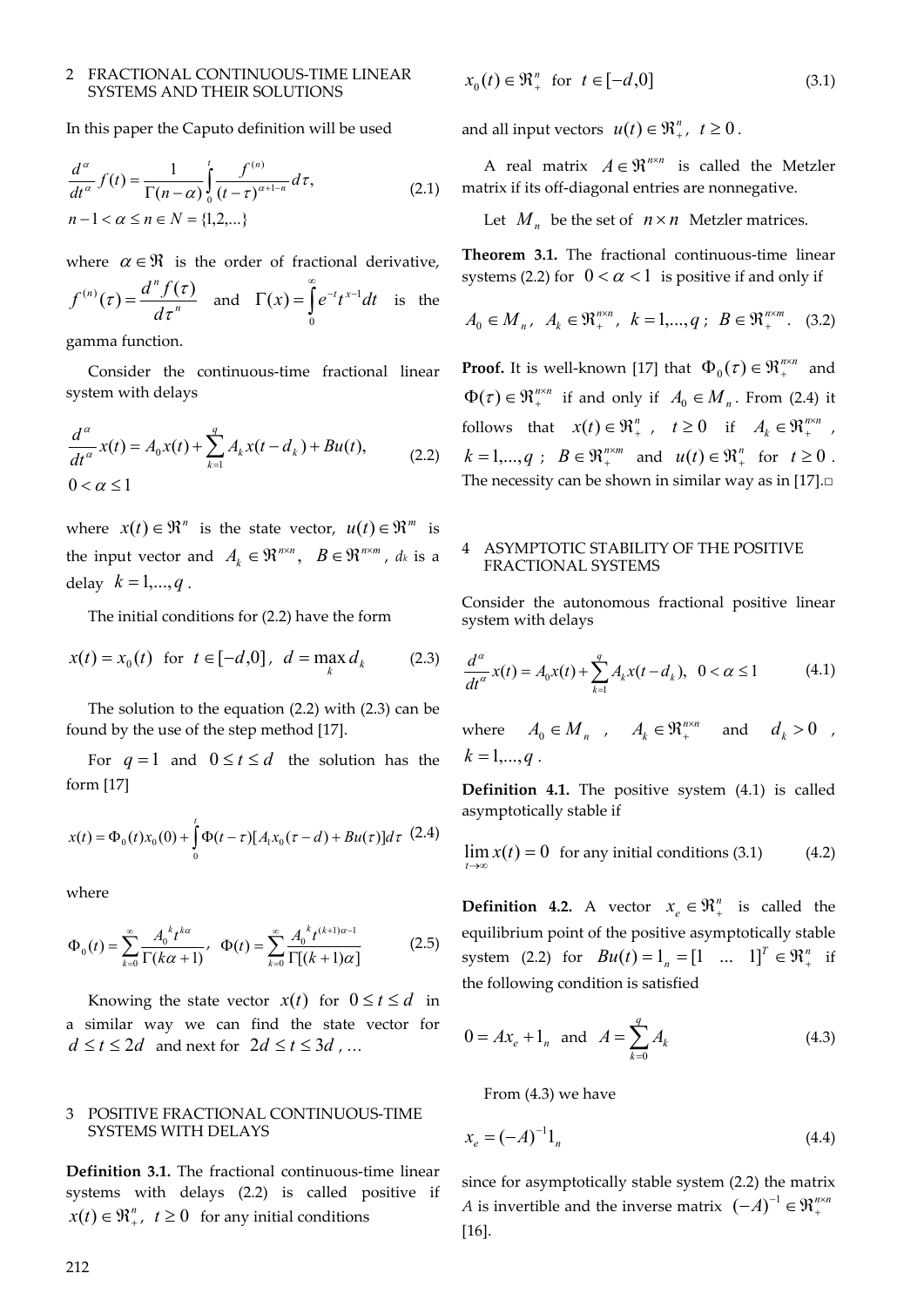**Theorem 4.1.** The positive fractional system with delay (4.1) is asymptotically stable if and only if there exists a strictly positive vector  $\lambda \in \mathfrak{R}^n_+$  such that

$$
A\lambda < 0\tag{4.5}
$$

**Proof.** First we shall show that if the positive system (4.1) is asymptotically stable then there exists a strictly positive vector  $\lambda > 0$  satisfying (4.5). If the positive system (4.1) is a asymptotically stable then the equilibrium point (4.4) is a strictly positive vector and we can choose  $\lambda = x_e = (-A)^{-1} 1$  . This vector satisfies the condition (4.5) since

$$
A\lambda = -AA^{-1}1_n = -1_n \tag{4.6}
$$

Now we shall show that the positive system (4.1) is asymptotically stable if there exists strictly positive vector  $\lambda$  satisfying (4.5). It is well-known that the positive system (4.1) is asymptotically stable if and only if the corresponding transpose system

$$
\frac{d^{a}}{dt^{a}}x(t) = A_{0}^{T}x(t) + \sum_{k=1}^{q} A_{k}^{T}x(t - d_{k})
$$
\n(T denotes the transpose) (4.7)

is asymptotically stable. As candidate for a Lyapunov function for the positive system (4.7) we chose the function

$$
V[x(t)] = x^{T}(t)\lambda + \sum_{k=1}^{q} \int_{t-d_k}^{t} x^{T}(\tau)d\tau^{\alpha} A_{k}\lambda
$$
 (4.8)

which is positive for any nonzero  $x(t) \in \mathbb{R}^n_+$ ,  $t \ge 0$ . Using  $(4.8)$  and  $(4.7)$  we obtain

$$
\frac{d^{\alpha}V[x(t)]}{dt^{\alpha}} = \frac{d^{\alpha}x^{T}(t)}{dt^{\alpha}}\lambda + \frac{d^{\alpha}}{dt^{\alpha}}\left[\int_{t-d}^{t} x^{T}(\tau)d\tau^{\alpha}\right]A_{1}\lambda
$$
\n
$$
= [A_{0}^{T}x(t) + \sum_{k=1}^{q} A_{k}^{T}x(t - d_{k})]^{T}\lambda + \sum_{k=1}^{q} [x^{T}(t)A_{k}\lambda - x^{T}(t - d_{k})A_{k}\lambda] = x^{T}(t)A\lambda
$$
\n(4.9)

If (4.5) holds then from (4.9) we have  $\frac{d^{\alpha}V[x(t)]}{dt^{\alpha}}<0$ *dt*  $d^{\alpha}V[x(t)]$ and the system (4.1) is asymptotically stable.  $\square$ 

**Theorem 4.2.** The positive fractional system with delay (4.1) is asymptotically stable if and only one of the following equivalent conditions is satisfied:

- The positive system without delay

$$
\dot{x}(t) = Ax(t), \quad (4.10)
$$

is asymptotically stable,

 The matrix *A* is asymptotically stable Metzler matrix.

Proof. In [20] it was shown that the positive system (4.10) is asymptotically stable if and only if there exists a strictly positive vector  $\lambda \in \mathbb{R}^n_+$  such that (4.5) holds. Hence by Theorem 2 the positive system (4.1) is asymptotically stable if and only if the positive system  $(4.10)$  is asymptotically stable. It is wellknown [16] that the positive system (4.10) (and (4.1)) is asymptotically stable if and only if the matrix *A* is asymptotically stable Metzler matrix. □

To check the asymptotic stability of the Metzler matrix *A* the following theorem is recommended [23, 24].

**Theorem 4.3.** The matrix  $A \in \mathbb{R}^{n \times n}$  is a asymptotically stable Metzler matrix if and only if one of the following equivalent conditions is satisfied:

all coefficients  $a_0, \ldots, a_{n-1}$  of the characteristic polynomial

$$
\det[I_n s - A] = s^n + a_{n-1} s^{n-1} + \dots + a_1 s + a_0 (4.11)
$$

are positive, i.e.  $a_i \ge 0$ ,  $i = 0,1,...,n-1$ ,

the diagonal entries of the matrices

$$
A_{n-k}^{(k)} \quad \text{for } k = 1, \dots, n-1 \tag{4.12}
$$

are negative, where

$$
A_n^{(0)} = A = \begin{bmatrix} a_{11}^{(0)} & \dots & a_{1,n}^{(0)} \\ \vdots & \dots & \vdots \\ a_{n,1}^{(0)} & \dots & a_{n,n}^{(0)} \end{bmatrix} = \begin{bmatrix} A_{n-1}^{(0)} & b_{n-1}^{(0)} \\ c_{n,1}^{(0)} & a_{n,1}^{(0)} \end{bmatrix},
$$
  
\n
$$
A_{n-1}^{(0)} = \begin{bmatrix} a_{11}^{(0)} & \dots & a_{1,n-1}^{(0)} \\ \vdots & \dots & \vdots \\ a_{n-1,1}^{(0)} & \dots & a_{n-1,n-1}^{(0)} \end{bmatrix}
$$
  
\n
$$
b_{n-1}^{(0)} = \begin{bmatrix} a_{1,n}^{(0)} \\ \vdots \\ a_{n-1,n}^{(0)} \end{bmatrix}, \quad c_{n-1}^{(0)} = [a_{n,1}^{(0)} & \dots & a_{n,n-1}^{(0)}] \quad \dots \quad a_{1,n-k}^{(k)}
$$
  
\n
$$
A_{n-k}^{(k)} = A_{n-k}^{(n-1)} - \frac{b_{n-k}^{(k-1)}c_{n-k}^{(k-1)}}{a_{n-k+1,n-k+1}^{(k-1)}} = \begin{bmatrix} a_{11}^{(k)} & \dots & a_{1,n-k}^{(k)} \\ \vdots & \dots & \vdots \\ a_{n-k,1}^{(k)} & \dots & a_{n-k,n-k}^{(k)} \end{bmatrix} =
$$
  
\n
$$
= \begin{bmatrix} A_{n-k-1}^{(k)} & b_{n-k-1}^{(k)} \\ c_{n-k-1}^{(k)} & a_{n-k,n-k}^{(k)} \\ \vdots \\ a_{n-k-1,n-k}^{(k)} \end{bmatrix},
$$
  
\n
$$
b_{n-k-1}^{(k)} = \begin{bmatrix} a_{1,n-k}^{(k)} \\ \vdots \\ a_{n-k-1,n-k}^{(k)} \end{bmatrix}, \quad a_{n-k,n-k-1}^{(k)} = (4.13)
$$

for  $k = 0, 1, \ldots, n - 1$ .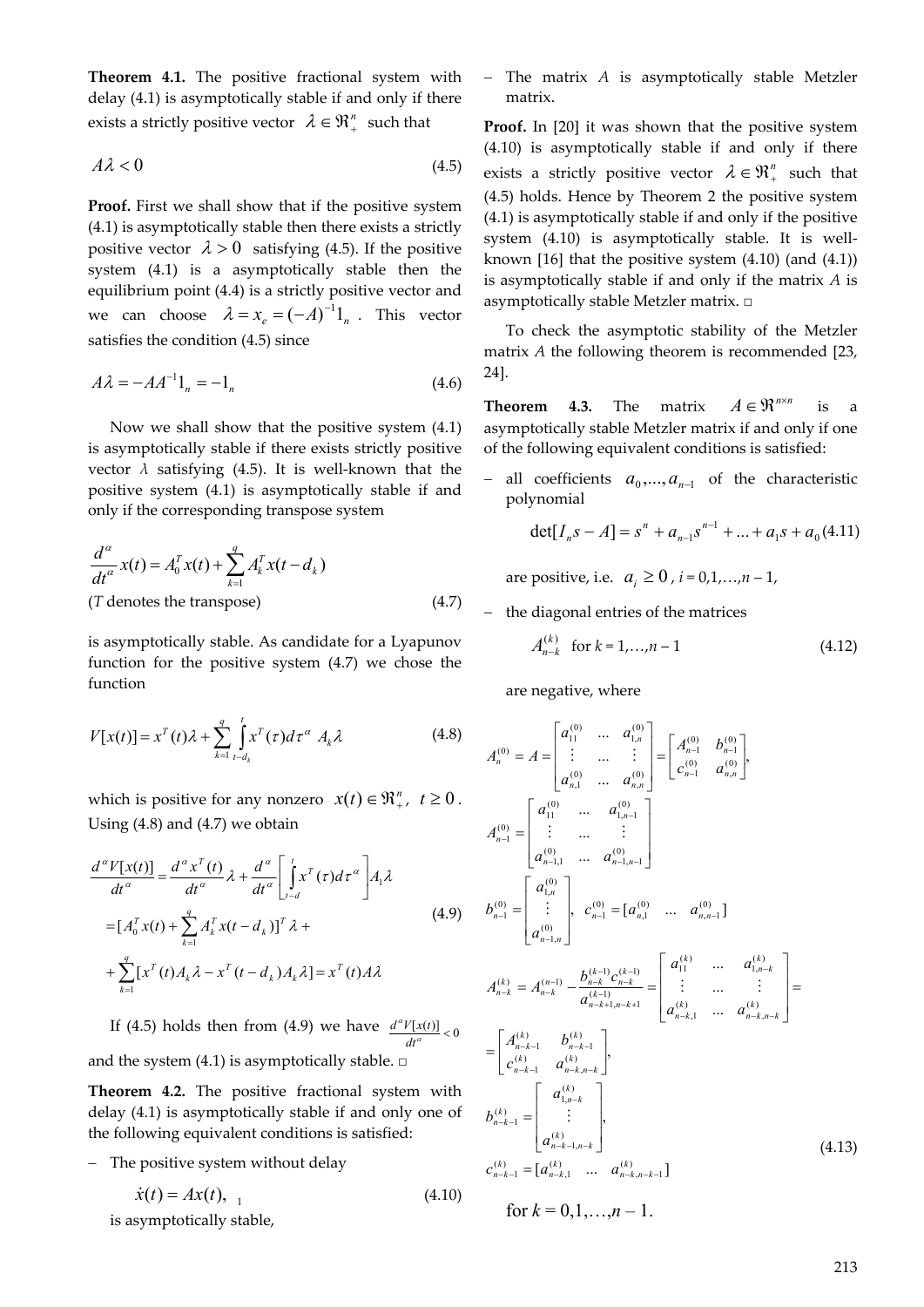- the diagonal entries  $\widetilde{a}_{kk}^{\phantom{\dag}}$  of the lower triangular matrix

$$
\widetilde{A} = \begin{bmatrix} \widetilde{a}_{11} & 0 & \dots & 0 \\ \widetilde{a}_{21} & \widetilde{a}_{22} & \dots & 0 \\ \vdots & \vdots & \ddots & \vdots \\ \widetilde{a}_{n,1} & \widetilde{a}_{n,2} & \dots & \widetilde{a}_{n,n} \end{bmatrix}
$$

are negative, i.e.  $\tilde{a}_{kk} < 0$  for  $k = 1, ..., n$ ; where

 $\widetilde{A}$  is obtained from *A* by elementary column operations [23].

From Theorem 4.2 we have the following important corollary.

**Corollary 4.1.** The asymptotic stability of the positive fractional linear systems (4.1) is independent of its delays.

**Theorem 4.4.** The positive fractional linear system (4.1) is unstable if at least one diagonal entry of the Metzler matrix *A* is nonnegative.

The proof follows immediately from Theorem 4.2 and Theorem in [16].

**Example 4.1.** Consider the positive fractional system (4.1) with the matrices

$$
A_0 = \begin{bmatrix} a & 1 \\ 0.5 & -2 \end{bmatrix}, A_1 = \begin{bmatrix} 0.2 & 0.1 \\ 0.05 & 0.3 \end{bmatrix},
$$
  
\n
$$
A_2 = \begin{bmatrix} 0.2 & 0.1 \\ 0.05 & 0.2 \end{bmatrix}
$$
 (4.14)

and arbitrary delay  $d_k > 0$ ,  $k = 1,2$ . Find the value of the parameter *a* for which the system is asymptotically stable.

By Theorem 4.4 the positive fractional system (4.1) with (4.14) is unstable if the diagonal entry (1,1) of the Metzler matrix

$$
A = A_0 + A_1 + A_2 = \begin{bmatrix} a+0.4 & 1.2 \\ 0.6 & -1.5 \end{bmatrix}
$$
 (4.15)

is nonnegative i.e.  $a + 0.4 \ge 0$ . Using the condition i) of Theorem 4.2 we obtain

$$
\det[Is - A] = \begin{vmatrix} s - a - 0.4 & -1.2 \\ -0.6 & s + 1.5 \end{vmatrix} =
$$
  
=  $s^2 + (1.1 - a)s - (1.5a + 1.32)$  (4.16)

and the positive fractional system is asymptotically stable if and only if the coefficients of the polynomial (4.16) are positive

$$
1.1 - a > 0 \quad \text{and} \quad 1.5a + 1.32 < 0 \tag{4.17}
$$

Therefore, the positive fractional system (4.1) with (4.14) is asymptotically stable for arbitrary delay

$$
d > 0 \text{ if } a < -\frac{1.32}{1.5} = -0.88.
$$

The same result can be obtained by the use of the condition ii) and iii) of Theorem 4.3.

#### 5 CONCLUDING REMARKS

Necessary and sufficient conditions for the asymptotic stability of continuous‐time linear systems with delays have been established (Theorem 4.1 and 4.2). It has been shown that: 1) The asymptotic stability of the positive fractional system is independent of their delays, 2) The checking of the asymptotic stability of the positive fractional systems with delays can be reduced to checking of the asymptotic stability of positive standard linear systems without delays. The considerations can be also extended for fractional positive 2D continuous‐ discrete linear systems with delays.

### ACKNOWLEDGMENT

This work was supported by Ministry of Science and Higher Education in Poland under work S/WE/1/11.

#### REFERENCES

- [1] Busłowicz M., Robust stability of positive discrete‐time linear systems with multiple delays with unity rank uncertainty structure or non-negative perturbation matrices, Bull. Pol. Acad. Techn. Sci. Vol. 55, No. 1, 2007, 347‐350.
- [2] Busłowicz M., Simple stability conditions for linear positive discrete-time systems with delays, Bull. Pol. Acad. Techn. Sci. Vol. 50, No. 4, 2008.
- [3] Busłowicz M., Robust stability of dynamical linear stationary systems with delays, Publishing Department of Technical University of Białystok, Warszawa‐ Białystok 2000, (in Polish).
- [4] Busłowicz M., Robust stability of scalar positive discrete‐ time linear systems with delays, Proc. Int. Conf. on Power Electronics and Intelligent Control, Warszawa 2005, Paper 163 (on CD‐ROM).
- [5] Busłowicz M., Stability of positive singular discrete‐time system with unit delay with canonical forms of state matrices, Proc. 12<sup>th</sup> IEEE int. Conf. on Methods and Models in Automation and Robotics, Międzyzdroje 2006, pp. 215‐218.
- [6] Bysłowicz M., Robust stability of positive discrete-time linear systems with multiple delays with linear unit rank uncertainty structure or non‐negative perturbation matrices, Bull. Of Pol. Acad. of Sci., Tech. Sci., Vol. 52, No. 2, 2004, pp. 99‐102.
- [7] Busłowicz M. and Kaczorek T., Robust stability of positive discrete-time interval systems with time-delays, Bull. of Pol. Acad. of Sci., Tech. Sci., Vol. 55, No. 1, 2007, pp. 1‐5.
- [8] Busłowicz M. and Kaczorek T., Stability and robust stability of positive discrete‐time systems with pure delays, Proc. of the 10<sup>th</sup> IEEE Int. Conf. on Methods and